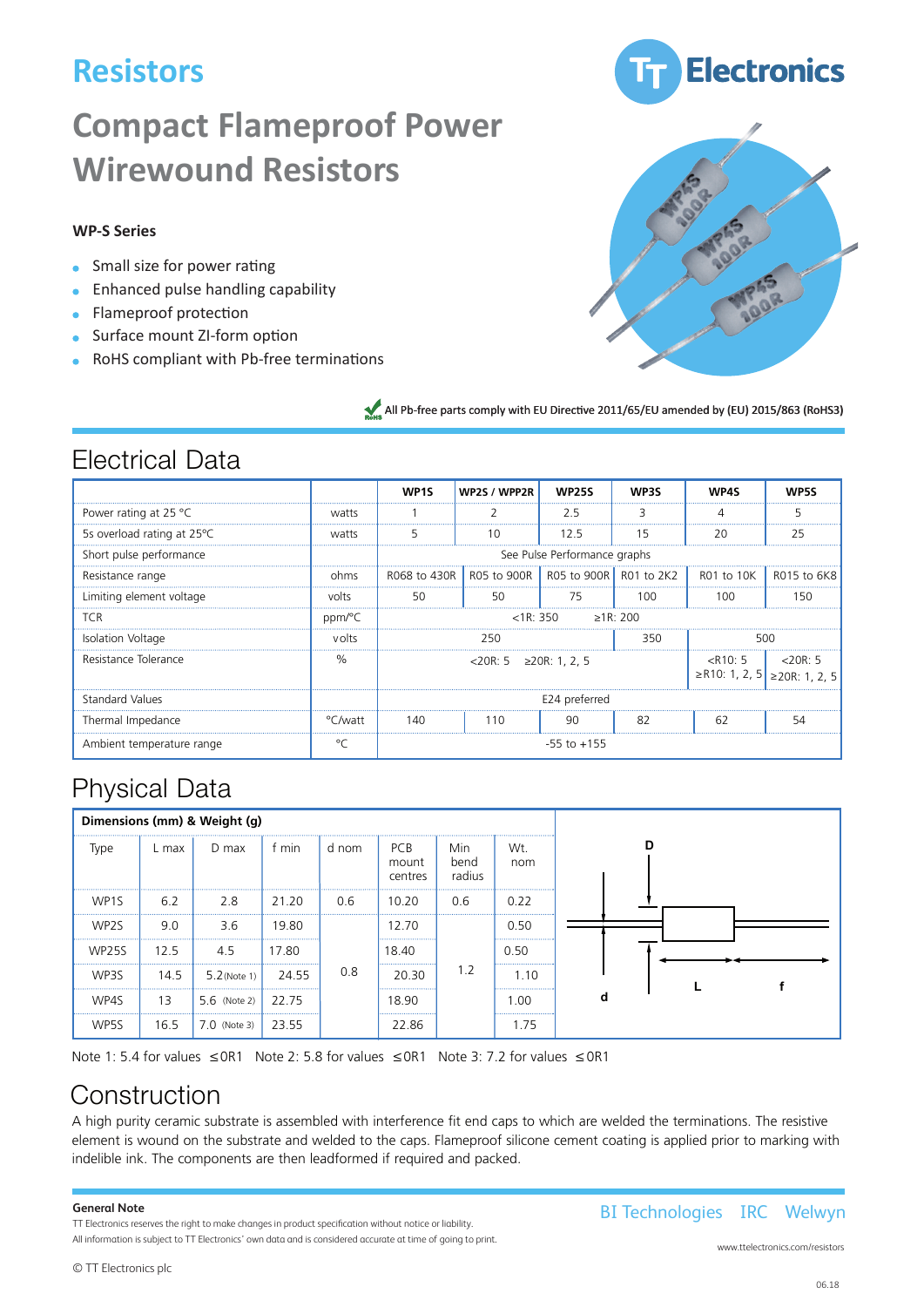**WP-S Series** WP-S Series *Welwyn Components* WP-S Series *Welwyn Components* When Series and Resistors and Resistors and Resistors and Resistors and Resistors and Resistors and Resistors  $\mathcal{L}$ 



## Terminations Terminations

Material: Material: Hot tin dipped copper wire Strength: The terminations meet the requirements of IEC 68.2.21 **Terminations**<br>
Material:<br>
Material:<br>
Solderability:<br>
The terminations meet the requirements of IEC 68.2.21<br>
Solderability:<br>
The terminations meet the requirements of IEC 115-1 Clause 4.17.3.2 Strength: The terminations meet the requirements of IEC 68.2.1.2012 Material:<br>Strength:

## Marking Marking Marking

WP1S, WP2S, WPP2R, WP25S and WP3S resistors R10 and above are marked with four or five colour bands in conformance. with IEC62. below R10 are marked with three bands (two digits indicating value in milliohms, and tolerance); there is no multiplier band. WP4S and WP5S resistors are legend marked with type reference, resistance value and tolerance.

WP-S Series *Welwyn Components*

## Solvent Resistance Solvent Resistance

## Flammability rammability

# Performance Data Performance Data Performance Data Performance Data

| with IEC62. below R10 are marked with three bands (two digits indicating value in milliohms, and tolerance); there is no multiplier<br>band. WP4S and WP5S resistors are legend marked with type reference, resistance value and tolerance. |     |                                  |             |                        |               |                       |  |  |
|---------------------------------------------------------------------------------------------------------------------------------------------------------------------------------------------------------------------------------------------|-----|----------------------------------|-------------|------------------------|---------------|-----------------------|--|--|
| Solvent Resistance<br>The body protection and marking are resistant to all normal industrial cleaning solvents suitable for printed circuits.                                                                                               |     |                                  |             |                        |               |                       |  |  |
|                                                                                                                                                                                                                                             |     |                                  |             |                        |               |                       |  |  |
| Flammability                                                                                                                                                                                                                                |     |                                  |             |                        |               |                       |  |  |
| The resistor coating will not burn or emit incandescent particles under any condition of applied temperature or power overload.                                                                                                             |     |                                  |             |                        |               |                       |  |  |
|                                                                                                                                                                                                                                             |     |                                  |             |                        |               |                       |  |  |
| Performance Data                                                                                                                                                                                                                            |     |                                  |             |                        |               |                       |  |  |
|                                                                                                                                                                                                                                             |     |                                  |             | <b>Maximum</b>         |               | <b>Typical Change</b> |  |  |
| Load at rated power: 1000hrs @ 25°C                                                                                                                                                                                                         |     |                                  | ΔR%         | $5 + 0.001\Omega$      |               | 3                     |  |  |
| Dry heat: 1000hrs @ 200°C                                                                                                                                                                                                                   |     |                                  | $\Delta$ R% | $5 + 0.001\Omega$      |               | 3                     |  |  |
| Short term overload (5 x Pr for 5s)                                                                                                                                                                                                         |     |                                  | $\Delta$ R% | $5 + 0.001\Omega$      |               | 1                     |  |  |
| Derating from rated power @25°C                                                                                                                                                                                                             |     |                                  |             |                        | Zero at 280°C |                       |  |  |
| Climatic                                                                                                                                                                                                                                    |     |                                  | ΔR%         | $5 + 0.001\Omega$<br>2 |               |                       |  |  |
| Climatic category                                                                                                                                                                                                                           |     |                                  |             |                        | 55/200/56     |                       |  |  |
| TRC & Vibration                                                                                                                                                                                                                             |     |                                  | ΔR%         | $5 + 0.001\Omega$      |               | 1                     |  |  |
| Robustness & solder heat                                                                                                                                                                                                                    |     |                                  | ΔR%         | $5 + 0.001\Omega$      |               | 1                     |  |  |
| Long term damp heat (56 days)                                                                                                                                                                                                               |     |                                  | ΔR%         | $5 + 0.001\Omega$      |               | 1                     |  |  |
| <b>Pulse Performance</b><br>The pulse energy capacity limits in the graph below relate to pulses below 100ms duration, low mean power dissipation and at<br>25°C.<br>100                                                                    |     | WP-S Short Pulse Energy Capacity |             |                        |               |                       |  |  |
|                                                                                                                                                                                                                                             |     |                                  |             |                        |               |                       |  |  |
|                                                                                                                                                                                                                                             |     |                                  |             |                        |               |                       |  |  |
| 10                                                                                                                                                                                                                                          |     |                                  |             |                        |               |                       |  |  |
|                                                                                                                                                                                                                                             |     |                                  |             |                        |               |                       |  |  |
|                                                                                                                                                                                                                                             |     |                                  |             |                        | WP5S          | WP4S                  |  |  |
| 1                                                                                                                                                                                                                                           |     |                                  |             |                        |               |                       |  |  |
| Energy (joules)                                                                                                                                                                                                                             |     |                                  |             |                        | $\Box$ WP25S  | WP3S                  |  |  |
|                                                                                                                                                                                                                                             |     |                                  |             |                        | WP2S / WPP2R  |                       |  |  |
| 0.1                                                                                                                                                                                                                                         |     |                                  |             |                        | WP1S          |                       |  |  |
|                                                                                                                                                                                                                                             | ∩ 1 | 1 <sub>0</sub><br>1              |             | 100                    | 1000          | 10000                 |  |  |



Value (ohms)

Value (ohms)

## WP-S Short Pulse Energy Capacity WP-S Short Pulse Energy Capacity WP-S Short Pulse Energy Capacity

### **© Welwyn Components Limited** Bedlington, Northumberland NE22 7AA, UK **General Note**

All information is subject to TT Electronics' own data and is considered accurate at time of going to print. **TT Electronics reserves the right to make changes in product specification without notice or liability.** 

eneral Note **Australian State: Australian State: 1670 · Website: www.welwyn-tt.com of the Com of the Com of the Com of the Com of the Com of the Com of the Com of the Com of the Com of the Com of the Com of the Com of the** 

www.ttelectronics.com/resistors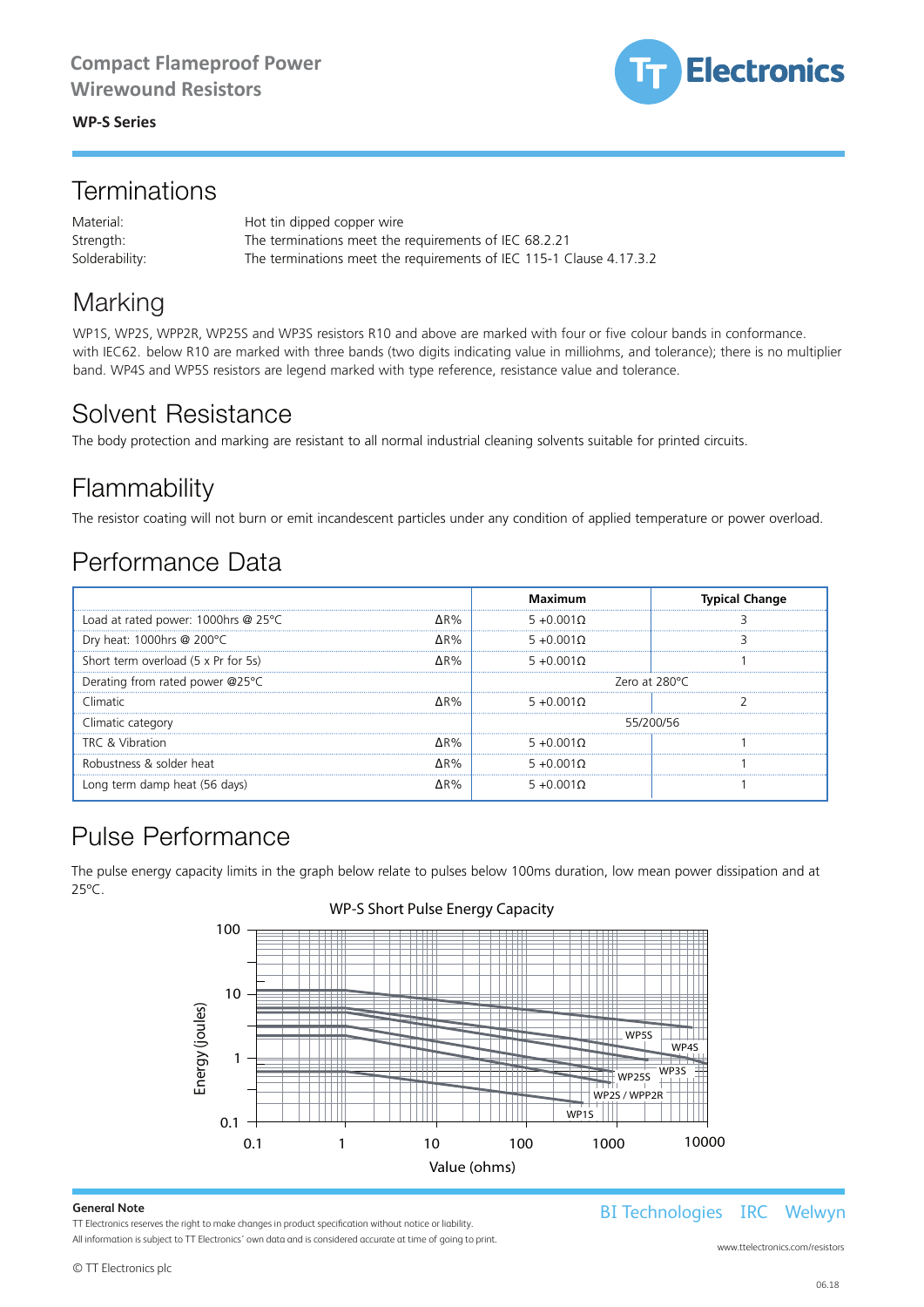**Electronics** 

### WP-S Series *Welwyn Components* **WP-S Series**

### **Application Notes** are to dissipate full rated power, it is recommended that the terminations should not be soldered control of the terminations should not be soldered control of the terminations should not be soldered cl uon inote.

1. If the resistors are to dissipate full rated power, it is recommended that the terminations should not be soldered closer than 4mm from the body.  $\theta$  to be expected at the center of the body can be calculated using the the theorem impedance figures given under  $\theta$  $\sum_{i=1}^n$ 

2. Due to operating temperature limits imposed by some PCB materials, derating may be necessary. An estimate of the temperature rise to be expected at the center of the body can be calculated using the thermal impedance figures given under Electrical Data.

3. WP-S resistors can also be supplied with radial, goalpost or lancet pre-formed leads. WP2S, WP3S, WP4S and WP5S are also available in an SMD format with Z formed leads and packed in blister tape. Consult factory for details.



Also a 2W radial taped version\* is available as shown below



\*Although body dimensions differ slightly, WPP2R Performance and Electrical Data are identical to those of WP2S

### **General Note**

TT Electronics reserves the right to make changes in product specification without notice or liability. All information is subject to TT Electronics' own data and is considered accurate at time of going to print. BI Technologies IRC Welwyn